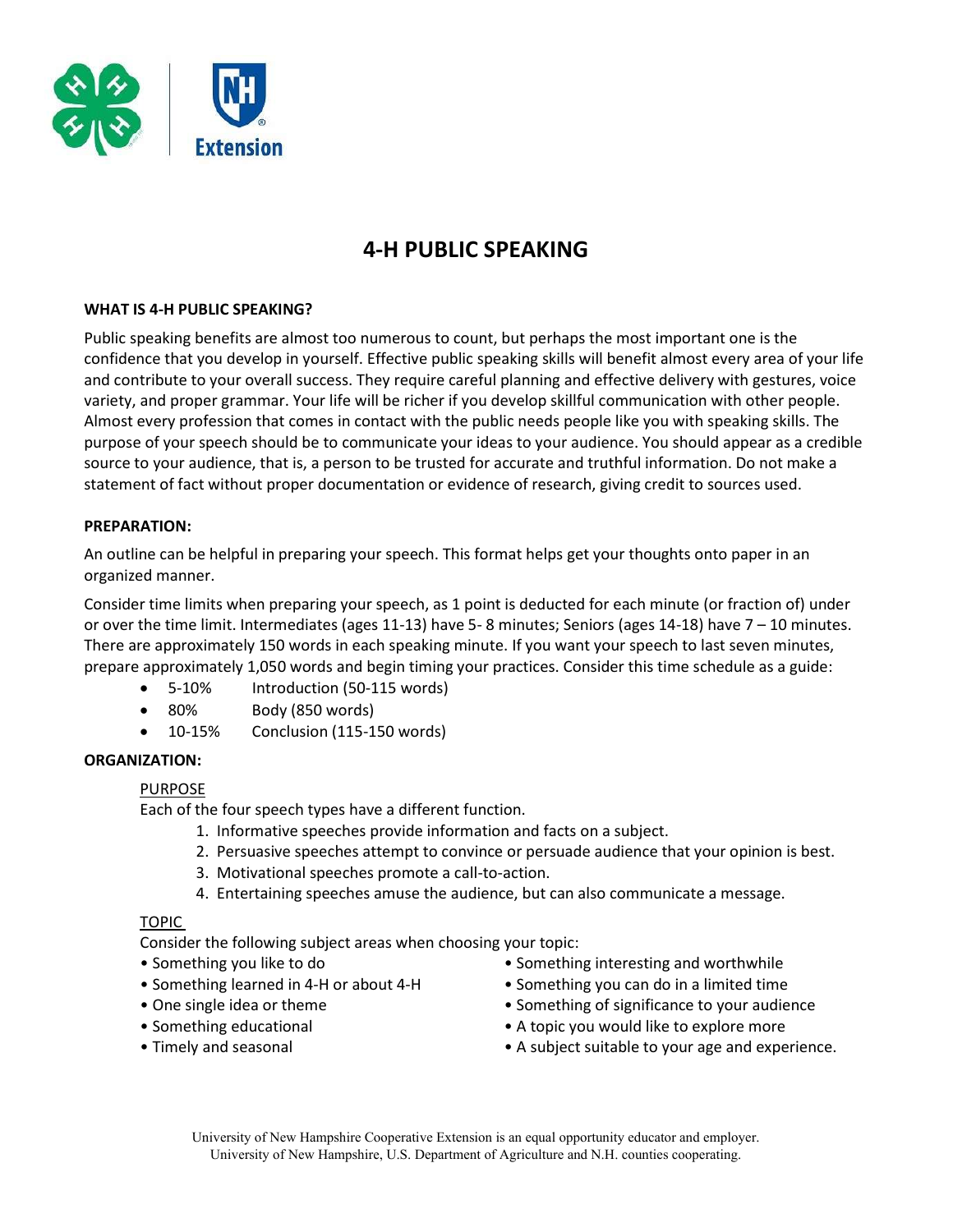# CONSTRUCTION Speeches have three main parts:

- 1. Introduction "Tell them what you're going to tell them."
- 2. This is where you introduce yourself and your topic. If speaking in a competition or other formal setting, this may be done for you. A good introduction is like a handshake; it introduces you in a friendly way. An attention- getter during the introduction captures the listener's attention, making them want to hear more. The other purpose of the introduction is to inform the audience of your subject. This is where you will state the main points of your speech. Do not expand on them yet; just state them so that the audience knows what your speech is about. The length of the introduction should never exceed the body of the speech.

To capture the attention and interest of the audience, you might begin your speech by:

Challenging them with a question

3.

- Referencing a common experience with humor
- Giving startling (non-offensive) statement
- Recounting a personal experience or story • Relating statistics pertaining to a cause
- 
- 2. Body "Tell them what you want to tell them."

 Justify your position on the subject. Be sure all information and statistics are accurate and current. The body of your speech is where you support the main points of your topic. It contains the main content of your information, and is the longest section of the speech. It can be helpful to plan this part of your speech first, then develop the introduction and conclusion. Three to five main points are a good number to use so the audience will not get confused. Try to keep your ideas well defined to make them more memorable.

3. Conclusion – "Tell them what you just told them."

 Restate and summarize the major highlights of the speech. This is the "final thought" and the last chance to impress the audience. It is the part of your speech that the audience will remember the most. It should summarize the main points made in the body, briefly giving your audience one more chance to hear what you have said. The conclusion may motivate your audience to action, or just round out your thoughts bringing the speech to a smooth ending. Do not expand on your points or provide new information in this section. While experts recommend that you not memorize your entire speech, it is helpful to memorize your introduction and conclusion. This insures you will get off to a good start, even if you are nervous.

Smooth transitions create the perception of a more polished speech. Consider the examples below:

- **•** Further, besides, also, finally, again to add a point
- But, despite, however, on the contrary, yet to contrast one point with another
- Consequently, therefore, accordingly to identify a result of an activity
- $\bullet$  Either, both, not only, on the other hand to link two alternate points
- When, then, inasmuch as  $-$  to identify a cause of a major point
- $\bullet$  So this means, to be sure, in reality to repeat and emphasize a point
- Points are, first, the, follow by, next to call attention to next point